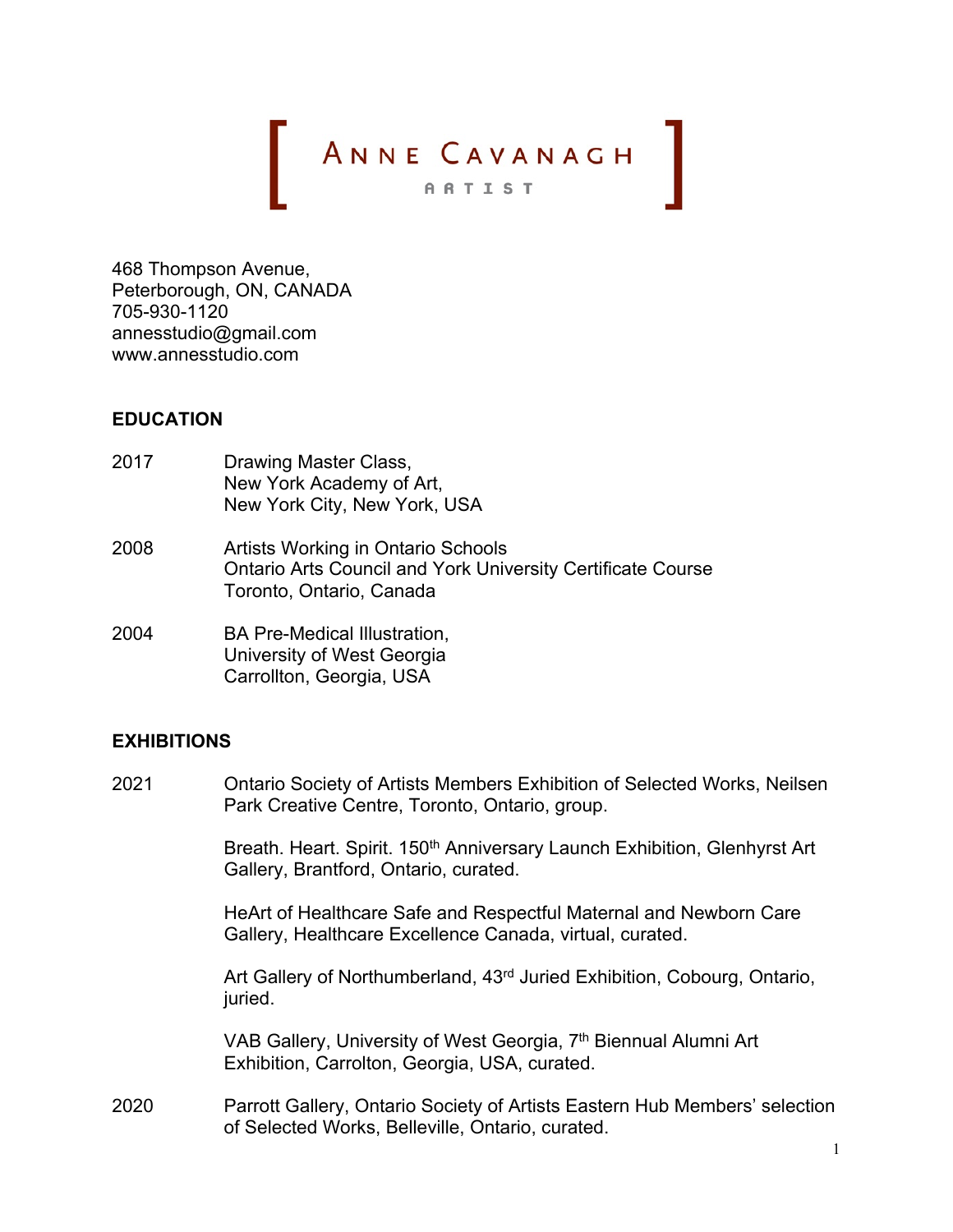|      | Temiskaming Art Gallery, Ontario Society of Artists Northern Hub<br>Members' Invitational Juried Exhibition, Temiskaming, Ontario                              |
|------|----------------------------------------------------------------------------------------------------------------------------------------------------------------|
| 2019 | Withrow Commons Gallery, Ontario Society of Artists Members Exhibition<br>of Selected Works, Toronto, Ontario.                                                 |
|      | Agnes Jamieson Gallery, Peripheral Visions, Minden, Ontario, curated.                                                                                          |
| 2018 | Launch Gallery, Featured Artist, Peterborough, Ontario.                                                                                                        |
|      | Papermill Gallery, Ontario Society of Artists Members Exhibition of<br>Selected Works, Toronto, Ontario, group, juried.                                        |
|      | Kawartha Autumn Studio Tour, Peterborough, Ontario, juried.                                                                                                    |
| 2017 | John B. Aird Gallery, Drawing 2017: 18th Annual Juried Exhibition<br>Showcasing Drawings by Contemporary Canadian Artists, Toronto,<br>Ontario, group, juried. |
|      | Mount Comminty Centre Heritage Gallery, Reverence for Life,<br>Peterborough, Ontario, duo.                                                                     |
| 2016 | John B. Aird Gallery, Drawing 2016: 17th Annual Juried Exhibition<br>Showcasing Drawings by Contemporary Canadian Artists, Toronto,<br>Ontario, group, juried. |
| 2015 | John B. Aird Gallery, Ontario Society of Artists New Members Exhibition,<br>Toronto, Ontario, group.                                                           |
|      | Kawartha Autumn Studio Tour, Peterborough, Ontario, juried.                                                                                                    |
|      | Papermill Gallery, Ontario Society of Artists Members Exhibition of<br>Selected Works, Toronto, Ontario, group, juried.                                        |
|      | Lew Gallery, Finding Balance, Buckhorn, Ontario, solo.                                                                                                         |
|      | John B. Aird Gallery, Order to Disorder: Ontario Society of Artists 142nd<br>Open Juried Exhibition, Toronto, Ontario, group, juried.                          |
|      | Gallery in the Attic, The Mylar Project, Peterborough, Ontario, solo.                                                                                          |
|      | John B. Aird Gallery, Drawing 2015: 16th Annual Juried Exhibition<br>Showcasing Drawings by Contemporary Canadian Artists, Toronto,<br>Ontario, group, juried. |
|      |                                                                                                                                                                |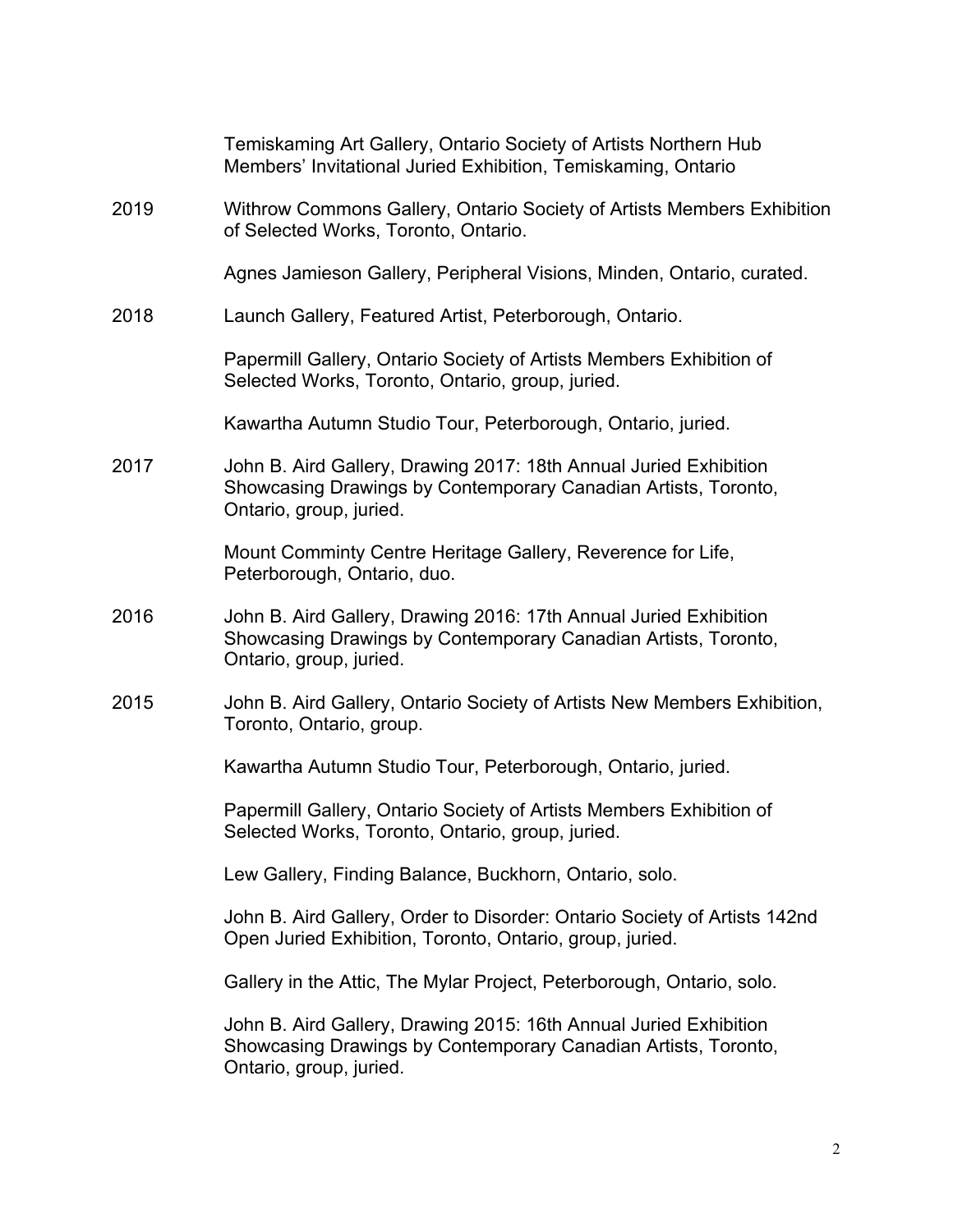#### **RELATED EXPERIENCE**

2020 Director, Ontario Sociaty of Artists Eastern Hub.

Jury, Art Gallery of Northumberland Open Juried Exhibition, Cobourg, Ontario.

- 2006- 2019 Teaching, private.
- 2006 2019 Instructor, Art School of Peterborough, Peterborough, Ontario.
- 2007- 2019 Instructor, Art Gallery of Peterborough, Peterborough, Ontario.
- 2007- 2019 Instructor, Meta4 Gallery, Peterborough, Ontario.
- 2008- 2019 Instructor, Lakefield College School, Lakefield, Ontario.
- 2018 Co-Chair, 2018 Ontario Society of Artists Emerging Artists Juried Exhibition, Neilson Park Creative Centre, Toronto, Ontario.
- 2008 2014 Jury, Buckhorn Fine Art Competition, Buckhorn, Ontario.
- 2011 Teaching, St. Mary's Elementary School, Lindsay, Ontario.
- 2008– 2010 Chair of Board of Directors, Art School of Peterborough, Peterborough, Ontario.

Teaching, Outdoor Sketching, Peterborough Golf and Country Club, Peterborough, Ontario.

- 2008 Chair of Scholarship Committee, Art School of Peterborough, Ontario.
- 2008 St. Martin's School: Works created during the Artist in Education Program with Anne Cavanagh, Art Gallery of Peterborough, Peterborough Ontario.
- 2007-2008 Teaching, St. Luke's School Elementary School, Downeyville, Ontario.
- 2007-2008 Teaching, St. Martin's Elementary School, Ennismore, Ontario.
- 2007 Studio Assistant, Arrowmont School of Arts and Crafts, Gatlinburg, Tennessee.

Elected Board Member, Art School of Peterborough, Peterborough, Ontario.

#### **PUBLICATIONS ABOUT THE ARTIST**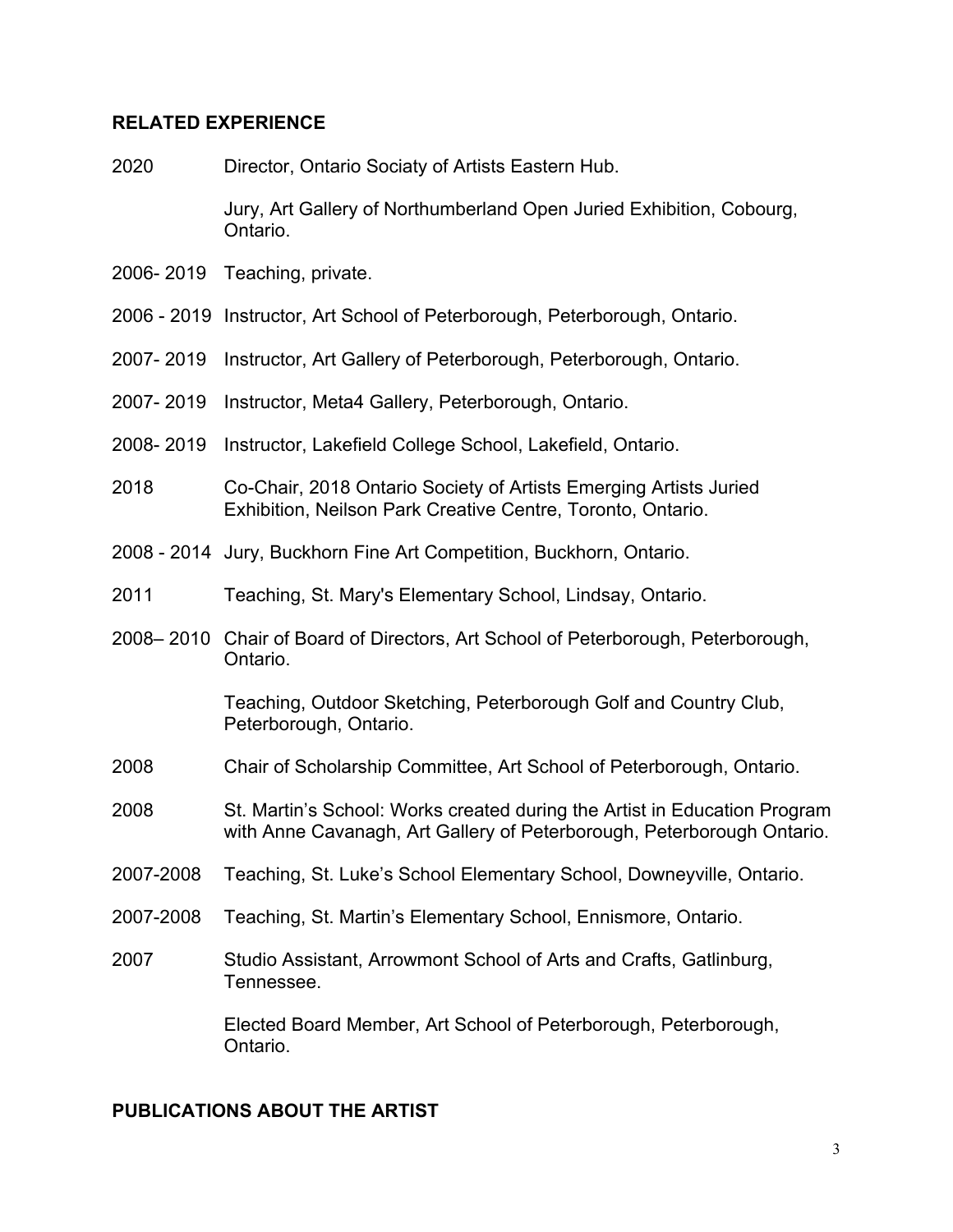Michael Fazackerley, "The Mylar Project by Anne Cavanagh at Gallery in the Attic", KawarthaNOW, January 30, 2015.

Rachel Rubin Wolf, Strokes of Genius 7: The Best of Drawing, North Light Books, Cincinatti, OH, USA, 2015.

Michael Dumas, "Peterborough in Portrait", Art Tour International, July 2013, p. 50.

Kennedy Gordon, "Art Gallery of Peterborough exhibit opening Jan. 13 combines live performances, unusual installations", The Peterborough Examiner, 5 January, 2012.

Jeanne Pengelly, "Artists and Fans gather in Buckhorn", The Peterborough Examiner, 18 August, 2007.

Papist, Christian, "Art Focus - Anne Cavanagh", SNAP Peterborough, May, 2007.

Anita Locke, "Artist Profile: Anne Cavanagh", The Lakefield Herald, 18 May, 2007.

"Rural roots show in new Akin exhibition", The Peterborough Examiner, 17 August, 2006.

Edwards, Joan, "Children's Portraits", The Peterborough Examiner, 30 June, 2006.

## **PUBLICATIONS BY THE ARTIST**

"Helping Your Child See the Whole Picture", Peterborough Kids Magazine, Peterborough, Ontario, 2008.

"Creative Drawing Tips", SNAP Magazine, Peterborough, Ontario, 2007-2008.

Book cover, Eclectic Art and Literary Magazine, Carrollton, Georgia, 2004.

Contributing Editor, Eclectic Art and Literary Magazine, Carrolton, Georgia, 2003.

## **AWARDS, GRANTS AND SCHOLARSHIPS**

| 2017 | Steven Assael's Undergraduate Drawing Master Class (scholarship)                   |
|------|------------------------------------------------------------------------------------|
| 2014 | <b>Ontario Arts Council Exhibition Grant</b>                                       |
| 2012 | Canadian Tire Jump Start Calendar                                                  |
| 2008 | Entrepreneurial Innovation Award, County of Peterborough, Ontario                  |
| 2008 | Nomination for Peterborough's Business Woman of the Year,<br>Peterborough, Ontario |
| 2007 | Ontario Arts Council "Artist in Education" grant recipient                         |